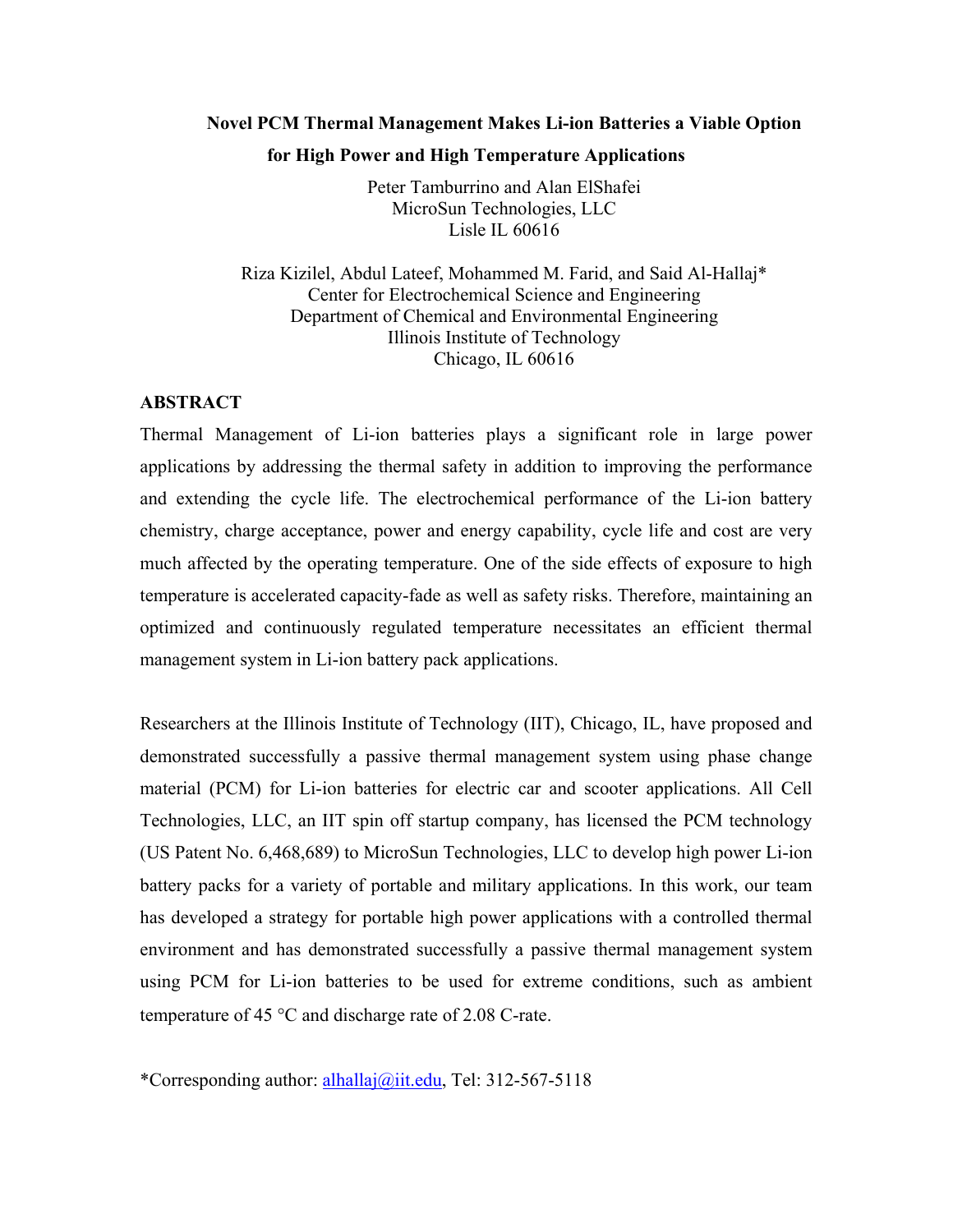## **INTRODUCTION**

Lithium ion cells have shown great promise for fulfilling high specific power and energy requirements in portable and transportation applications<sup>1-4</sup>. However, the electrochemical performances of Li-ion batteries are highly dependent on the operating temperature<sup>5</sup>. Today, many of the high power applications, which use Li-ion batteries as an energy source, suffer from the high temperature environment and/or the complexity of the cooling process<sup>6</sup>.

Temperature of the Li-ion battery has to be regulated within the optimum window, failing of which can adversely affect the electrochemical performance of Li-ion cell charge acceptance, power and energy capability, reliability, cycle life, safety and cost<sup>7-9</sup>. The operation of most lithium-ion cell is limited to a temperature of 20 $^{\circ}$ C to 55 $^{\circ}$ C, in which heat generation due to internal resistance and polarization is easily controllable by working with the voltage window and range of charge/discharge rates recommended by the manufacturers. Abuse conditions, such as an operation at high temperatures, steeply accelerate the accumulation of thermal energy in Li-ion cells.

 The use of active air and liquid cooling adds considerable complexity and limits the full use of the battery's capacity<sup>10</sup>. However, thermal management using phase change material (PCM) eliminates to the need for the additional cooling systems and improves the power use. Battery packs can be maintained at an optimum temperature with proper thermal management, which can be optimized by integrating PCM in the battery<sup>11</sup>. PCM is capable of removing large quantities of heat due to its high latent heat of fusion. In principle, during discharge of the battery, the heat generated could be absorbed by the PCM integrated in between the cells in the battery module. It acts as a heat sink absorbing the heat generated by the battery. When the temperature of the module exceeds the melting point of the PCM, it starts to melt and the high latent heat of the PCM will prevent the battery temperature from rising sharply. This method of thermal management will eliminate the need for any kind of manifold, fans, or pumps, which are usually necessary in existing conventional thermal management systems. The rate of heat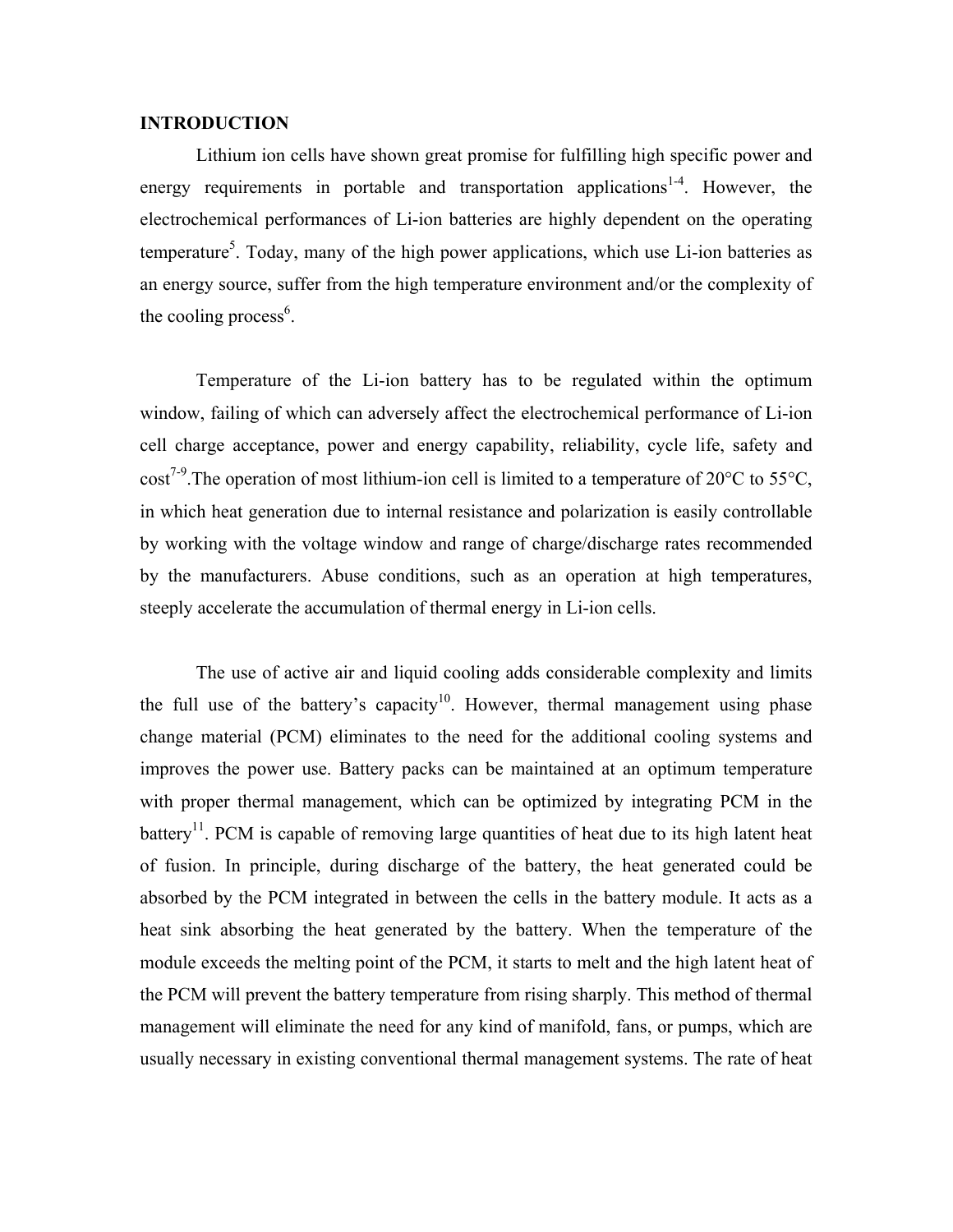removal is improved by impregnating the PCM in a graphite matrix which leads to higher thermal conductivity.

MicroSun Technologies LLC and the Illinois Institute of Technology (IIT) have established a strategy for developing portable high power applications with a controlled thermal environment. This technology aims at minimizing the thermal problems associated with current rechargeable lithium battery technology. As of now, MicroSun has sampled, tested, and produced batteries that have been in the high 20s to low 30s voltage range with battery pack capacity in excess of 8.0 Ahr. The controlled thermal environment with PCM allowed lithium ion battery packs to be a viable alternative where it was not previously due to safety concerns. Utilizing the PCM technology allows the battery pack to operate safely under different ambient temperatures; from room temperature to 45 C and at different discharge rates, and to optimize the performance and the cycle life of the battery pack.

#### **EXPERIMENTAL WORK**

## *a) Preparation of Battery Packs*

Graphite matrix filled with commercial PCM was prepared in 13.7cm x 5cm x 6.5 cm dimension. The matrix was drilled with holes of 18.2 mm diameter to place fourteen commercial Type 18650 Li-ion cells with 2.4 Ahr capacities. The module was integrated with safety circuits to regulate cells voltage and prevent over-charge, which can cause undesirable effects on the battery operation. All of the strings in the module were connected in 7Sx2P configuration (7 cells in series and 2 strings in parallel) with a safety circuit that was rated at required current and potential. The specifications of the pack are summarized in Table 1 and PCM/Graphite matrix is summarized in Table  $2^{12}$ .

## *b) Testing*

The 7Sx2P battery packs with and without PCM were assembled and tested at room temperature and 45°C at Microsun Technologies, LLC. Two thermocouples (Ktype) were placed inside the pack; one at the center and the other one at the corner, to measure the temperature response at the two extreme locations in the pack. The battery pack was charged first in Galvanostatic mode at 0.7 C-rate with a voltage cut-off limit of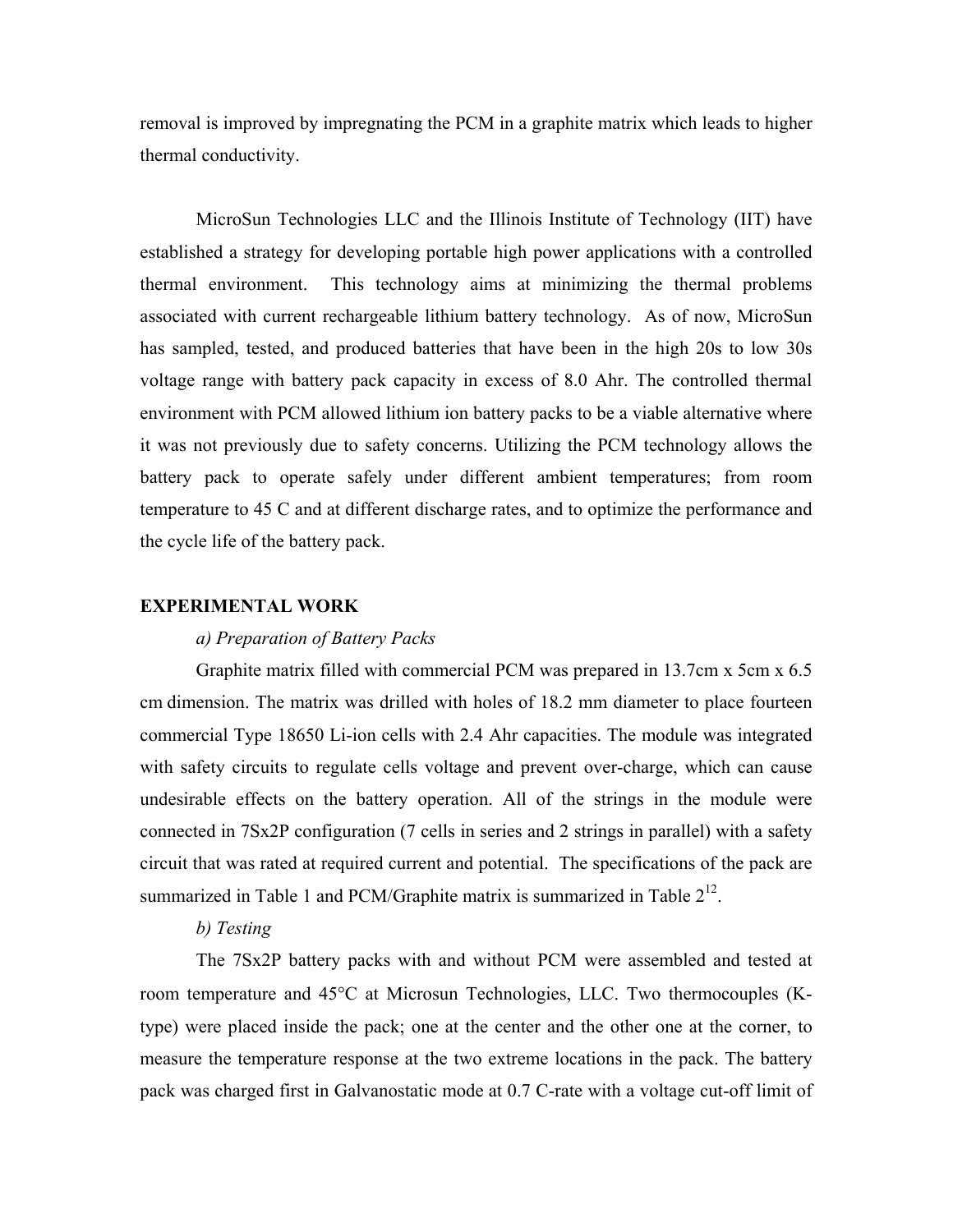29.4 V and then in a Potentiostatic mode until the current drops to 100 mA. An hour resting period was then followed by 2.08C discharge rate until the voltage drops to 21.0 V after which a 2-hour discharge-resting period completed one full cycle. The experimental setup is shown in Figure 2.

Same battery packs were tested at 4.8 A 8.0 A, and 10 A discharge currents to study the effect of various discharge rates on the battery safety and performance.

### **RESULTS AND DISCUSSIONS**

Figure 2 depicts the temperature profile of the battery packs without PCM at different discharge rates. At high discharge rates, high power battery packs were unable to complete discharge. When the discharge rate was 1C, the battery packs ran 56 min and utilized about 93% of its nominal capacity. On the other hand, at high discharge rates, such as 8A and 10A, the packs were able to run for only 20 and 12.7 min, respectively, and the experiments had to be stopped manually to protect the pack. These durations were less than the complete discharge periods.

It is clear that the heat generated at 1C during discharge not high enough to cause safety concerns at this condition and the temperature of the pack remained within the safety limit, which is below thermal runaway temperature, i.e.  $\sim$ 90 °C. This result was confirmed earlier using computer modeling and simulation work conducted by researchers at  $III^{6, 11, 12}$ . Electrochemical reaction rates are enhanced and internal resistances are increased at high temperature. As a result rapid increase in temperature was observed during discharge due to the exothermic reactions in the cell. Thus, one of the main problems associated with these packs is that, at high discharge C-rates, they were unable to utilize high percentage of their nominal capacity due to safety risks. For example, at discharge rate of 10A, the utilized capacity of the pack without PCM was only 2.08 Ah which was less than 50% of the battery nominal capacity. The tests, which were run at 8A and 10A of discharge rates, were ended immediately when the temperature at the center of the pack reached 86  $\degree$ C (see Figure 2). However, in many cases it is necessary to run the system at high discharge rates during the whole discharge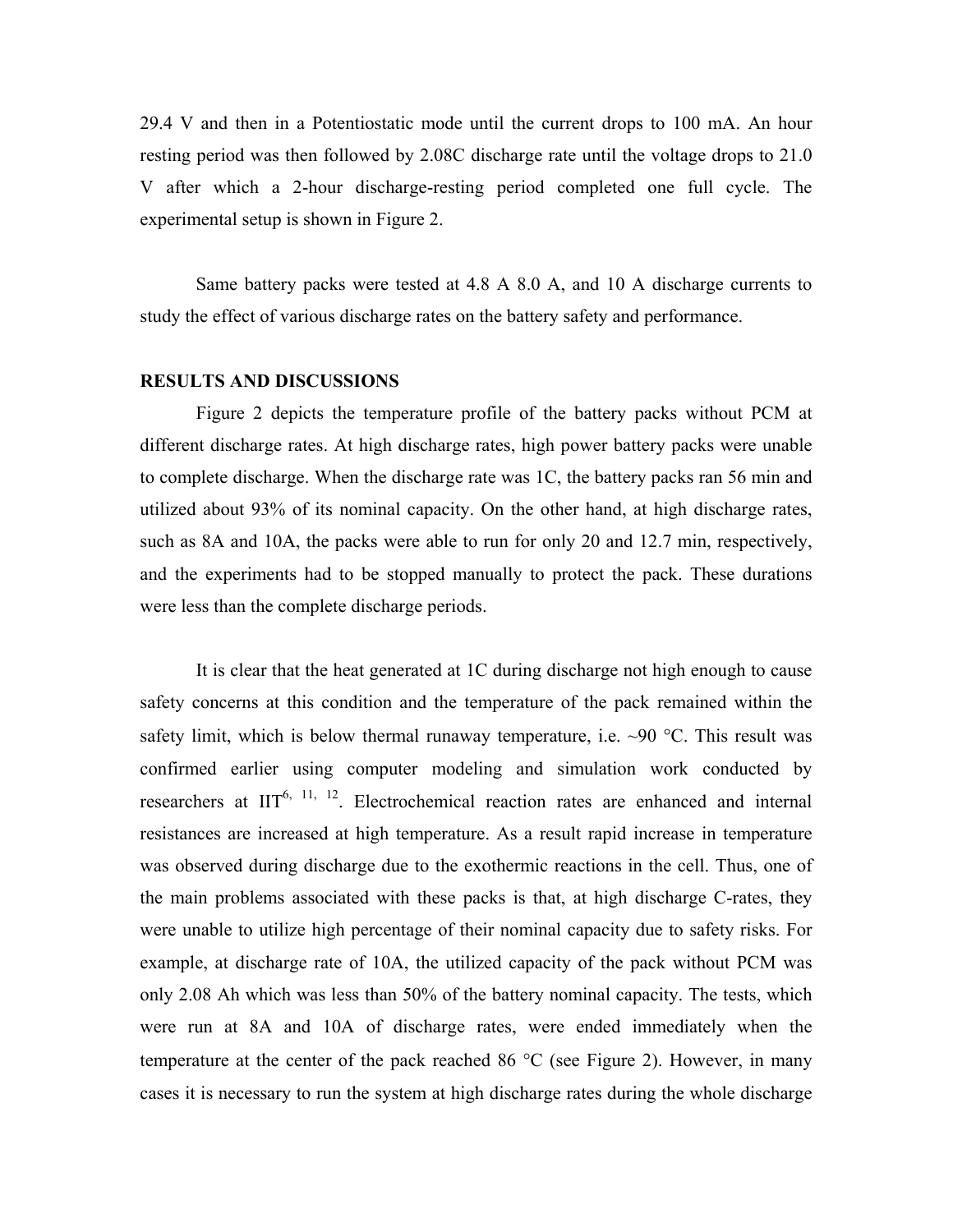period. Therefore, optimum operating temperature of the batteries is an important aspect of any thermal management system in order to utilize the full capacity of the battery packs.

The temperature profiles of the battery packs with PCM at different discharge rates are shown in Figure 3. The packs were tested at an ambient temperature of 30°C. As the discharge rate increases from 1C to 2.08C, the heat generated by the battery pack increased significantly causing cell temperature to increase fast. As shown in Figure 3, the PCM was capable of removing heat due to its high latent heat of fusion, while the high thermal conductivity of the graphite used to contain the PCM, insured high rate of the removal of heat and minimized the temperature distribution in the battery pack. PCM starts to melt when the temperature of the module exceeds the melting point of the PCM, and regulates the temperature around the melting point of the PCM, which is around 55 °C. This behavior can be seen clearly in Figure 4 as the change of slopes of the temperature-time curve happens during melting of the PCM. The utilized capacities at 4.8 A and 10 A discharge were 4.48 Ah and 4.28 Ah, respectively. These results clearly demonstrate that with PCM, it is possible to utilize the full capacity of the battery at high discharge rates even at elevated temperatures. At the end of the test, the packs were not affected by the heat and no disintegration was observed. Afterwards, the packs were cycled several times at normal operating conditions during which full capacity utilization was observed.

The difference in temperature profile between packs with and without PCM during 10 A discharge current is shown in Figure 4. The test without PCM could not be completed due to safety concerns. Therefore careful attention should be given to battery packs when attempting to use natural convection air cooling, as less than 50% of the nominal capacity can be achieved, especially if the pack is used at elevated ambient temperatures. On the other hand, packs with PCM utilized safely most of its stored capacity regardless of the discharge rate up to 10 A discharge current.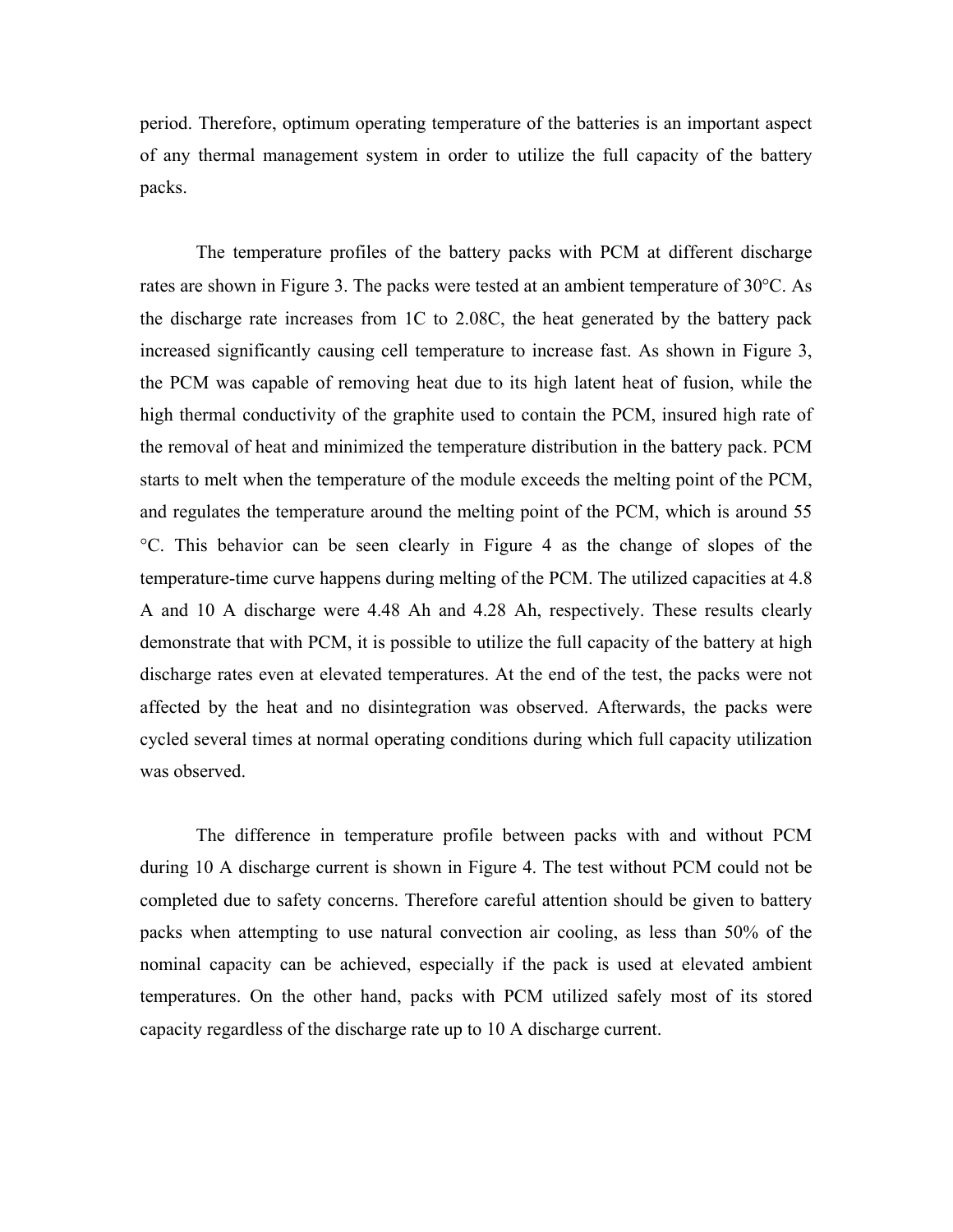Figure 5 shows typical discharge voltage profiles at 1C and 2.08 C discharge rates for the 7Sx2P battery pack. There was a small difference in the utilized capacity at 1C or 2.08 C discharge-rates (i.e. 4.48 Ahr at 1C vs. 4.28 Ahr Ahr at 2.08 C). In other words, the percentage utilization of nominal capacity at 1 C and 2.08 C discharge rates were about 93% and 89%, respectively.

The 7Sx2P pack was also tested at elevated temperature, i.e. T=45°C. Figure 6 shows the temperature profile for the pack at 45  $\degree$ C during 10 A current discharge with PCM compared with to the test at 30  $^{\circ}$ C at the same 10 A discharge current. The pack without PCM was not safe to operate after less than 13 minutes while the one with PCM was completely discharged safely even at and elevated temperature of 45 °C.

Figure 7 shows the temperature profile of a pack with two charge-discharge cycles at 45°C. The maximum temperature reached at the end of the discharge was 88 °C at the center of the pack. The small temperature difference  $(2-3 \text{ }^{\circ}C)$  between the center and the corner confirms the uniform distribution of PCM in the matrix and that the heat is conducted efficiently throughout the graphite matrix. The PCM integrated in the matrix removed the heat generated by the pack and kept the temperature within safety limits. The amount of PCM and its melting temperature had a significant effect on keeping the temperature of the battery pack within safety limits. The results also showed that with PCM thermal management about 90% of the nominal capacity was utilized even at extreme conditions with high discharge rate and high ambient temperature.

Finally, the operating voltage and current as a function of time for two cycles are shown in Figure 8 for extreme conditions, i.e. at 45°C and 2.08C discharge rate. No significant difference between the performances of the cell during the two cycles can be observed. Long term testing of battery cycling at these conditions is undergoing and will be the subject of future publications.

## **CONCLUSIONS**

Test results conducted in this work clearly demonstrated the advantage of using the novel PCM thermal management systems over conventional active cooling systems. The compactness of the packs not only decreases the volume occupied by the packs and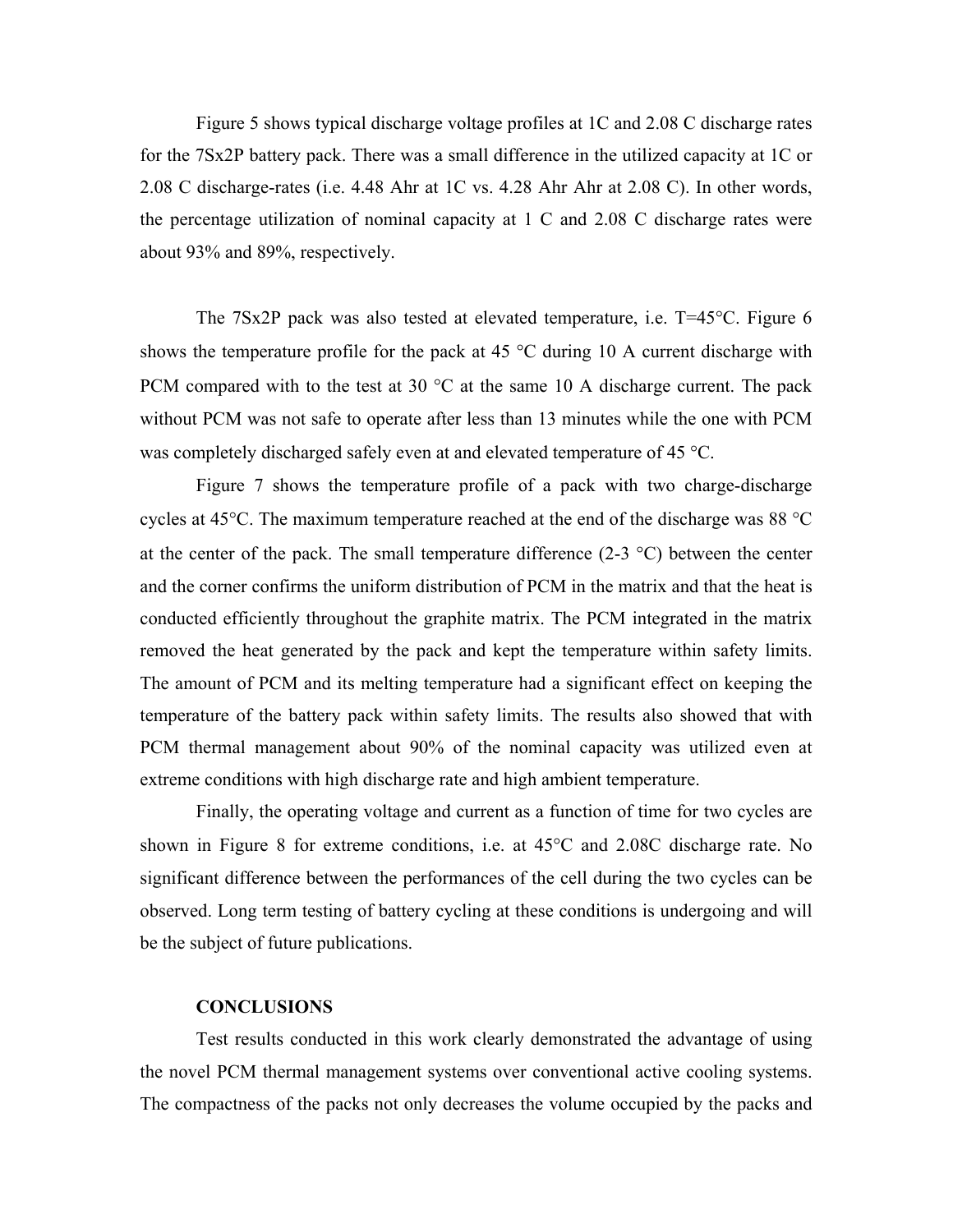its associated complex cooling system, but also decreases the total weight for large power application.

From these results, it was demonstrated that the thermal stability of the pack requires controlled thermal management during fast discharge and high temperature applications (i.e. 10 A discharge and  $45^{\circ}$ C temperature). To our best knowledge, this is the first time that such accomplishment was achieved using a passive thermal management system under such extreme conditions.

## **ACKNOWLEDGEMENT**

Technical assistant by Rami Sabbah, Hisham Teymour, Panos Perzes, and the workshop staff at the Department of Chemical and Environmental Engineering at IIT is highly appreciated.

## **REFERENCES**

- 1) Broussely M. and Archdale G., *Journal of Power Sources*, 136, 2004 386–394.
- 2) Colin A. V., Solid *State Ionics,* 134, 159-167, 2000.
- 3) Tarascon J.-M. and Armand M., *Nature*, 414, 359-367, 2001.
- 4) Brodd R. J., Bullock K. R., Leising R. A., Middaugh R. L., Miller J. R., Takeuchi E., *Journal of The Electrochemical Society*, 15, 3, K1-K11, 2004.
- 5) Fan J., *Journal of Power Sources,* 117, 170–178, 2003.
- 6) Khateeb S. A., Farid M. M., Selman J. R., Al-Hallaj S., *Journal of Power Sources*, 128, 292-307, 2004.
- 7) Venugopal R., "Characterization of thermal cut-off mechanism in prismatic lithiumion batteries", *Journal of Power Sources*, 101, 2, 231-237, 2003.
- 8) Ning G., Haran B., Popov B.N., "Capacity fade study of li-ion batteries cycled at high discharge rates", *Journal of Power Sources*, 117, 1-2, 160-169, 2003.
- 9) Peseran A., "Battery Thermal models for hybrid vehicle simulations", *Journal of Power Sources*, 110, 2, 377-382, 2002.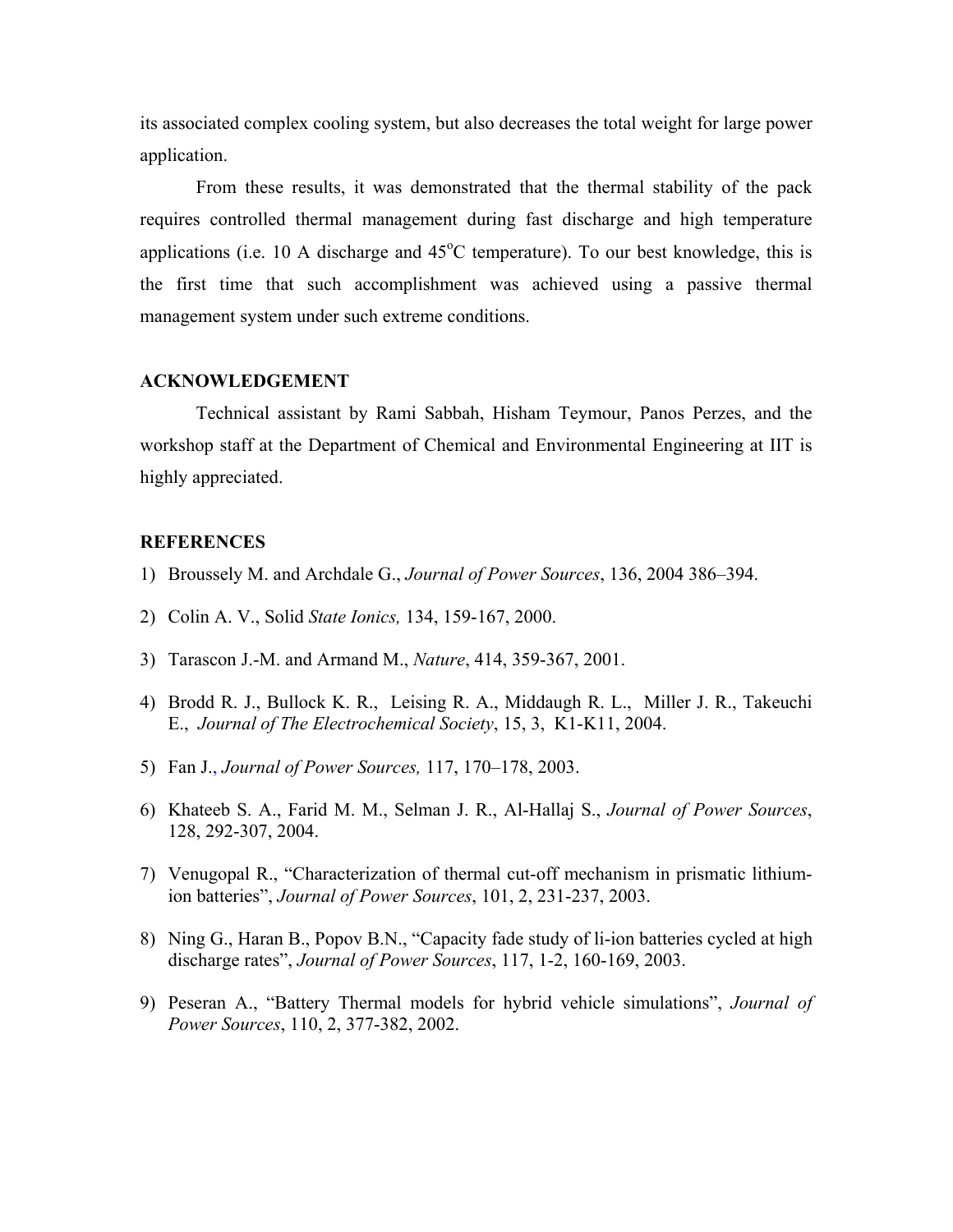- 10) Peseran A., "Battery Thermal management in EV's and HEV's: Issues and Solutions", Presented at First annual Advanced Automobile Battery Conference, 2001, *http://www.ctts.nrel.gov/BTM/fctsht.html#2001*, Date accessed-February, 2005.
- 11) Al-Hallaj S., Selman J.R., "A novel thermal management system for electric vehicle batteries using phase-change material", *Journal of Electrochemical Society*, 147, 9, 3231-3236, 2000.
- 12) Mills A., Farid M.M., Al-Hallaj S. "Thermal conductivity enhancement of phase change materials using graphite matrix", *First Australasian Workshop on Phase Change Materials for Thermal Storage in Buildings and Other Applications.* Auckland, New Zealand, 12 December 2003.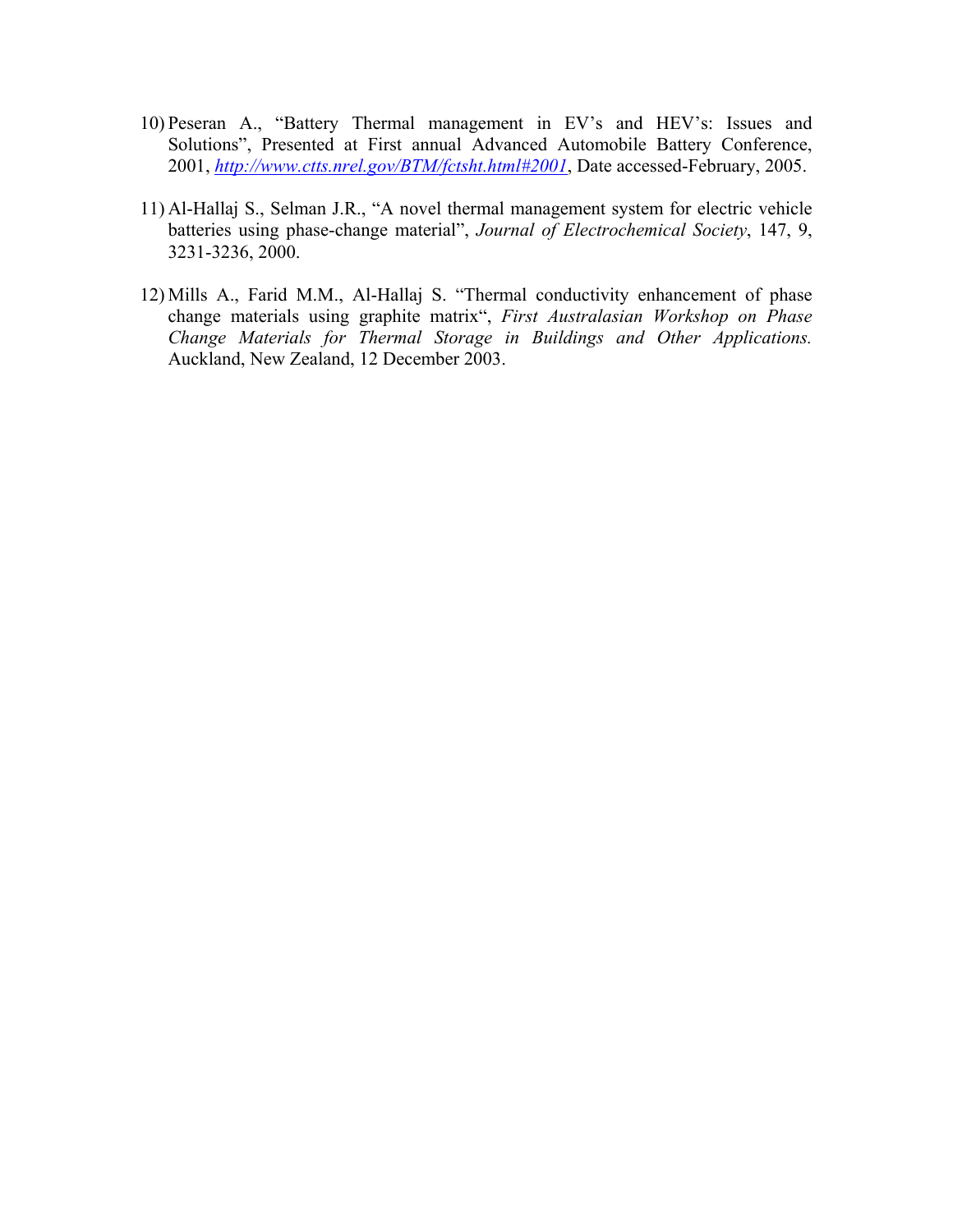| Table 1. Specification of Battery Packs |  |
|-----------------------------------------|--|
|-----------------------------------------|--|

|                                                                         | <b>Type 18650</b>               |  |
|-------------------------------------------------------------------------|---------------------------------|--|
|                                                                         | 2.4 amp-hour                    |  |
| Pack Operating Voltage                                                  | $21.0 - 29.4$ V                 |  |
|                                                                         | $2.08$ C-rate $(10 \text{ A})$  |  |
| Max. Charge                                                             | $0.7$ C-rate $(3.36 \text{ A})$ |  |
| Ambient Temperature                                                     |                                 |  |
| (Under $up$ to 2.08 C discharge and<br>suitable for dessert conditions) | $25 - 45$ °C                    |  |
| Total weight of pack (lb)                                               | $\sim$ 2.1 lbs                  |  |

Table 2. Thermo-physical properties of PCM/Graphite composite [12]

| <b>Property</b>            | Units                 |
|----------------------------|-----------------------|
|                            | 16.6 W/m.K            |
|                            | $185 \text{ kJ/kg}$   |
|                            | $1.98$ kJ/kg.K        |
| Bulk Density of composites | 789 kg/m <sup>3</sup> |
|                            | $210 \text{ kg/m}^3$  |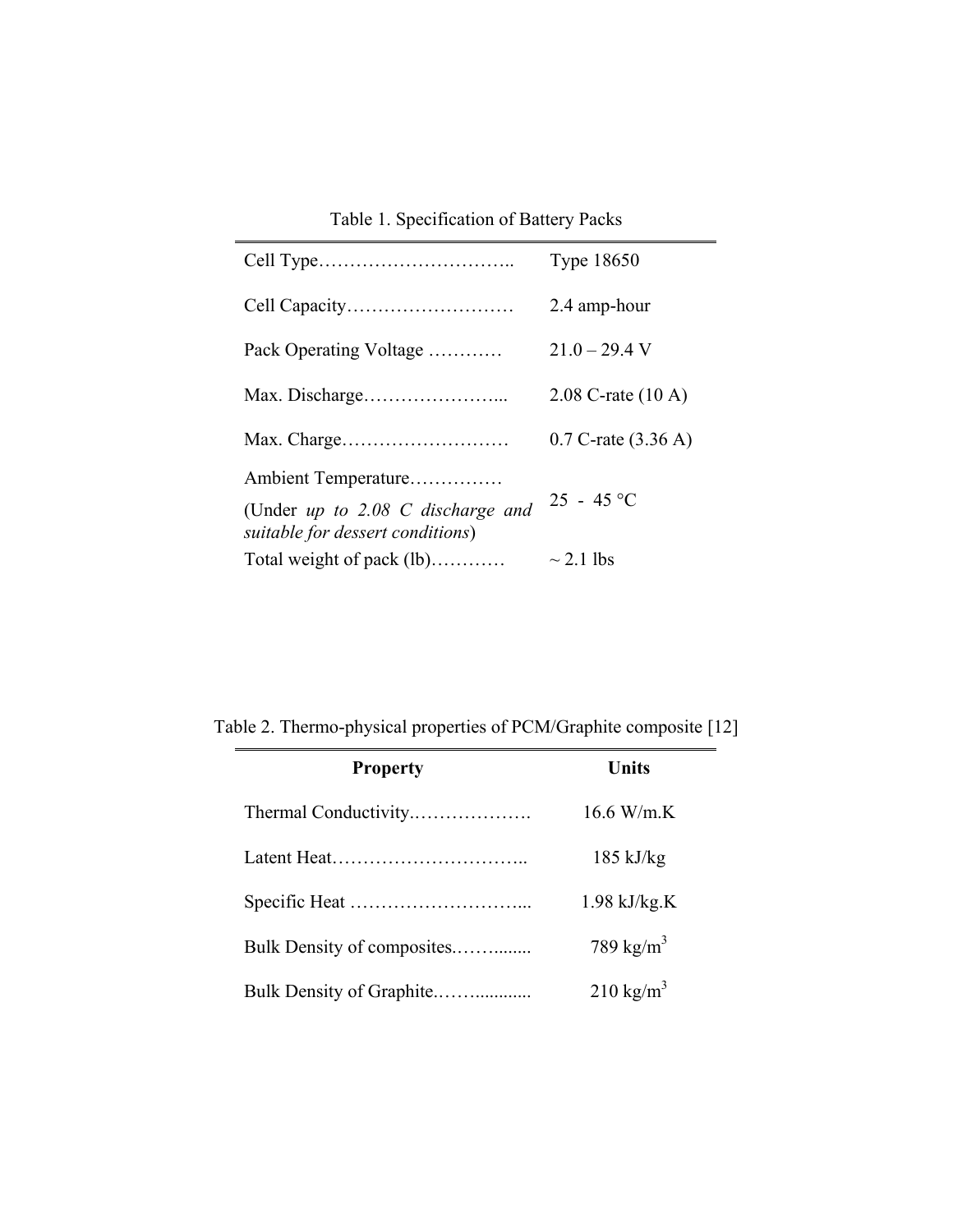

Figure 1. Schematic of experimental setup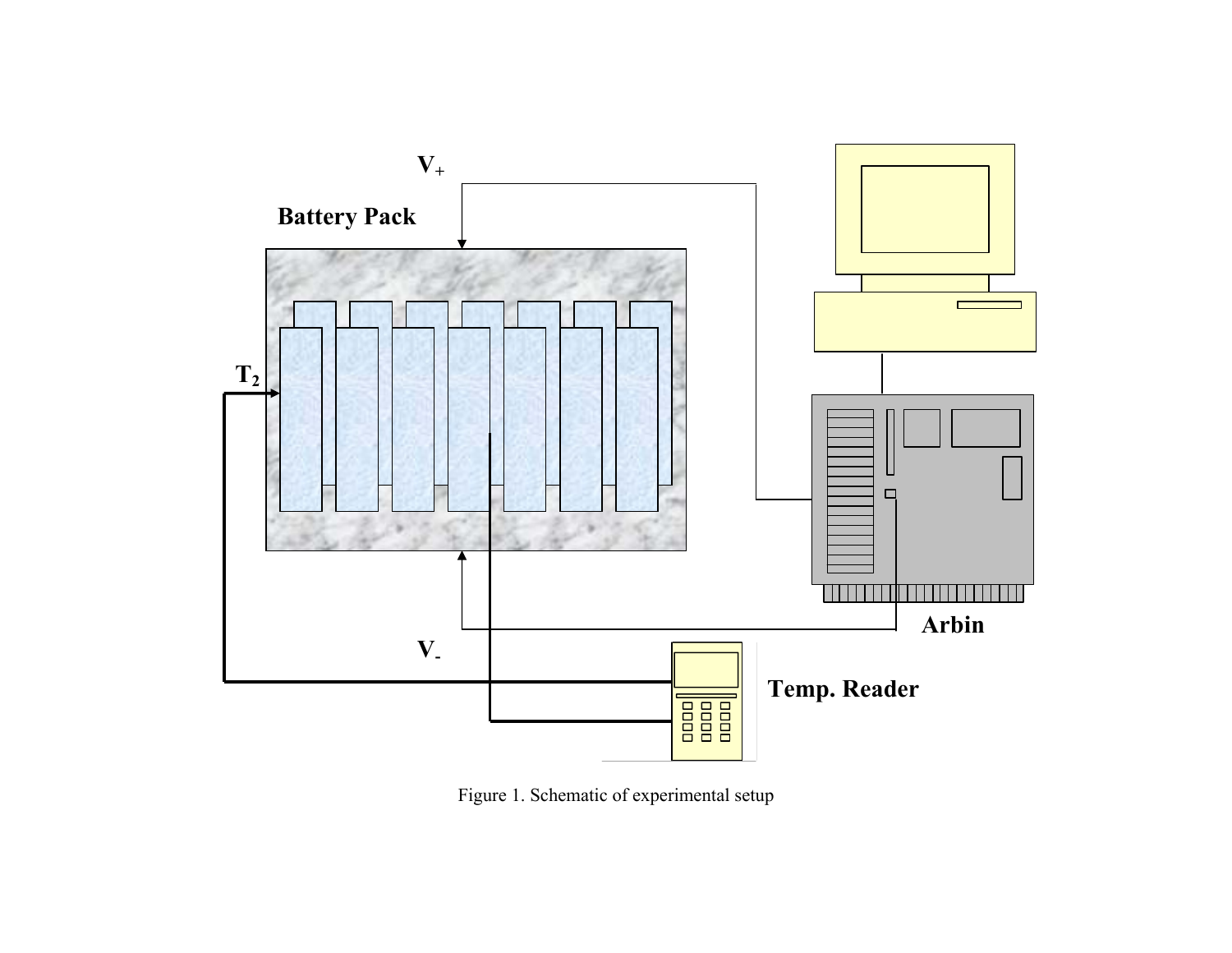

Figure 2. Temperature profile of packs without PCM at different discharge rates ( $T_{amb}$ =27-30 °C)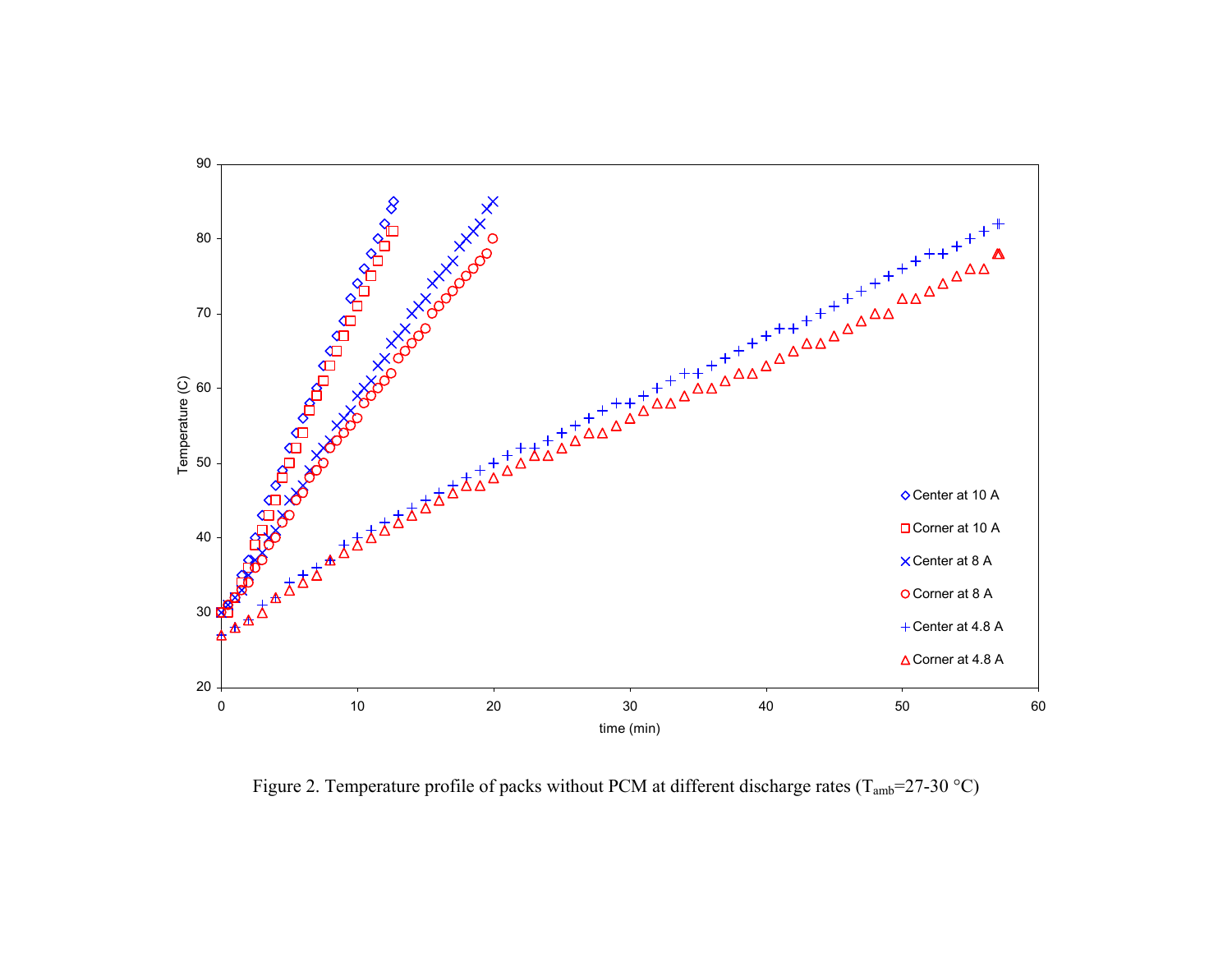

Figure 3. Temperature profile of packs with PCM at 4.8 and 10 A discharge currents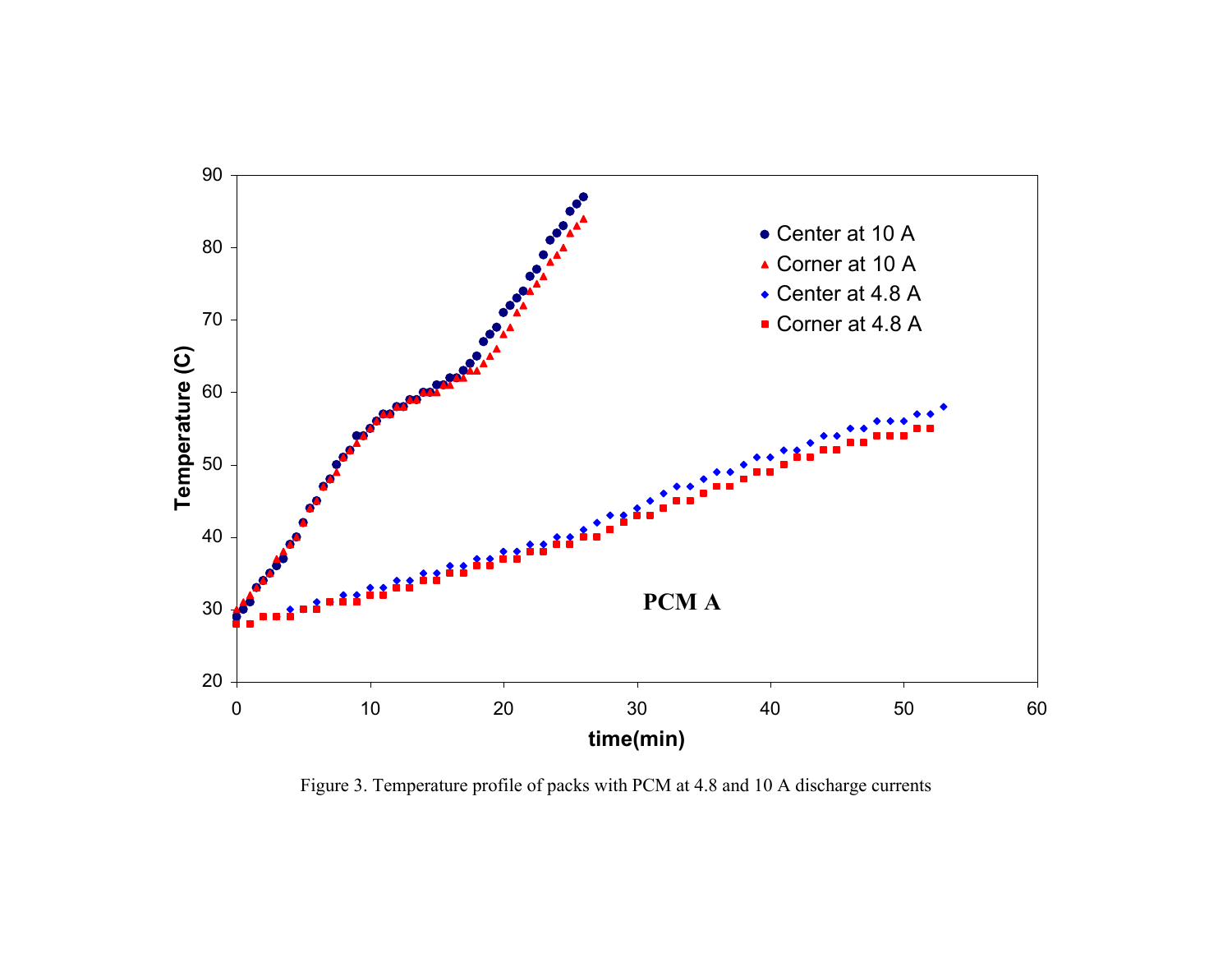

Figure 4. Temperature profile of packs with and w/o PCM during discharge at 10A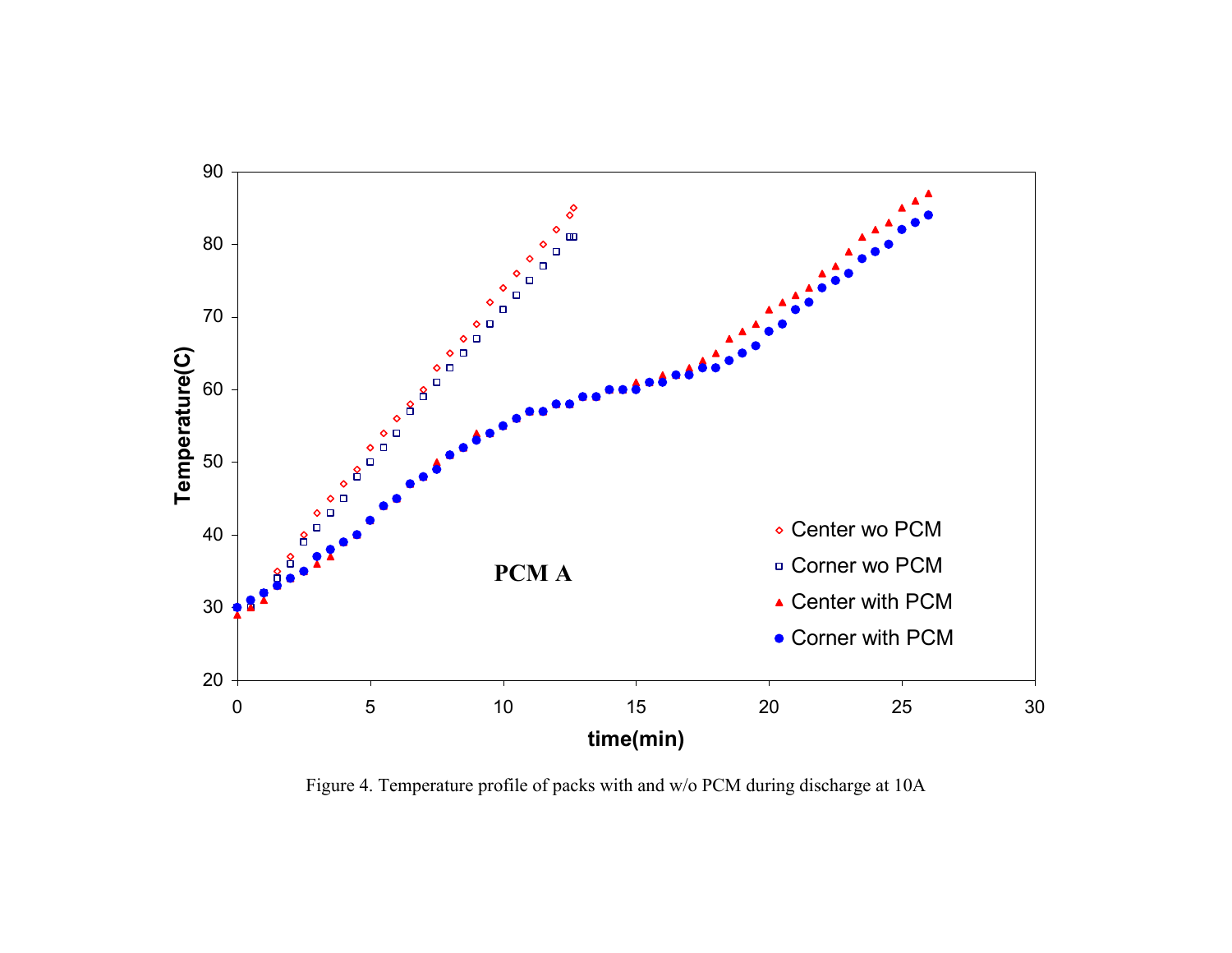

Figure 5. Voltage profile during discharge at 1C and 2.08C rates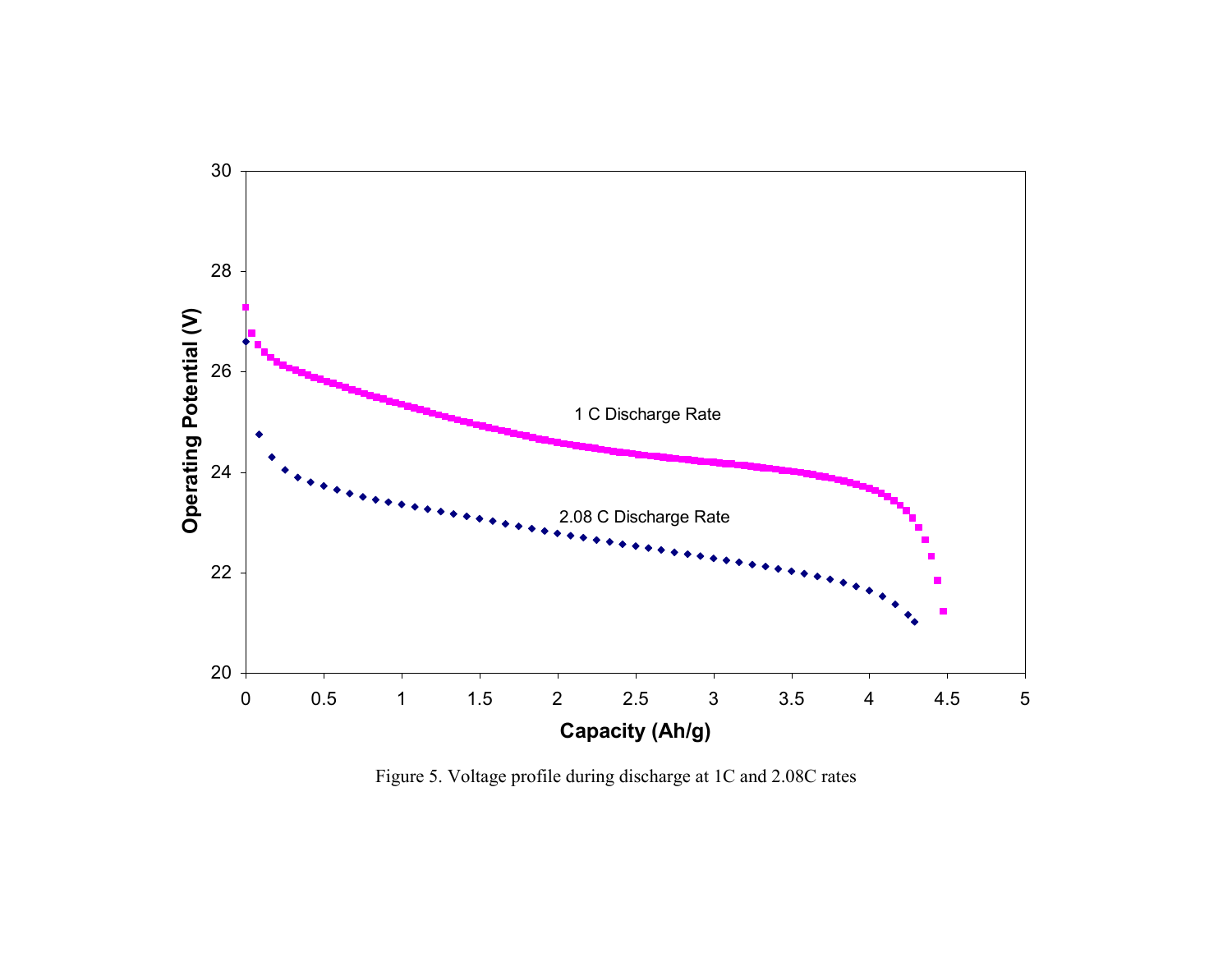

Figure 6. Temperature profile for the pack at 10 A discharge current, at 45 °C with PCM compared to 30 °C w/o PCM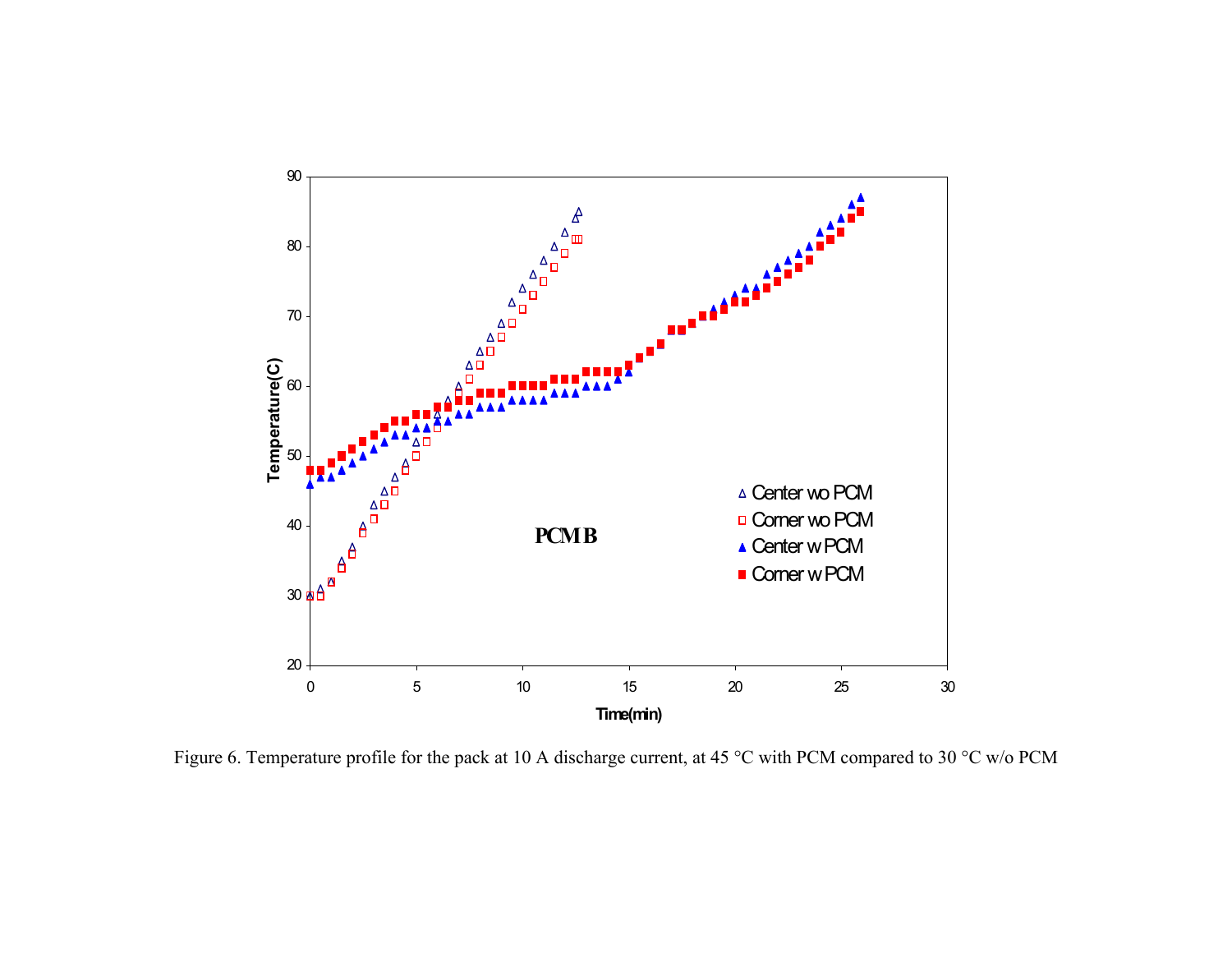

Figure 7. Temperature profile of the pack with PCM during cycling with 10A discharge and 45 °C ambient temperature